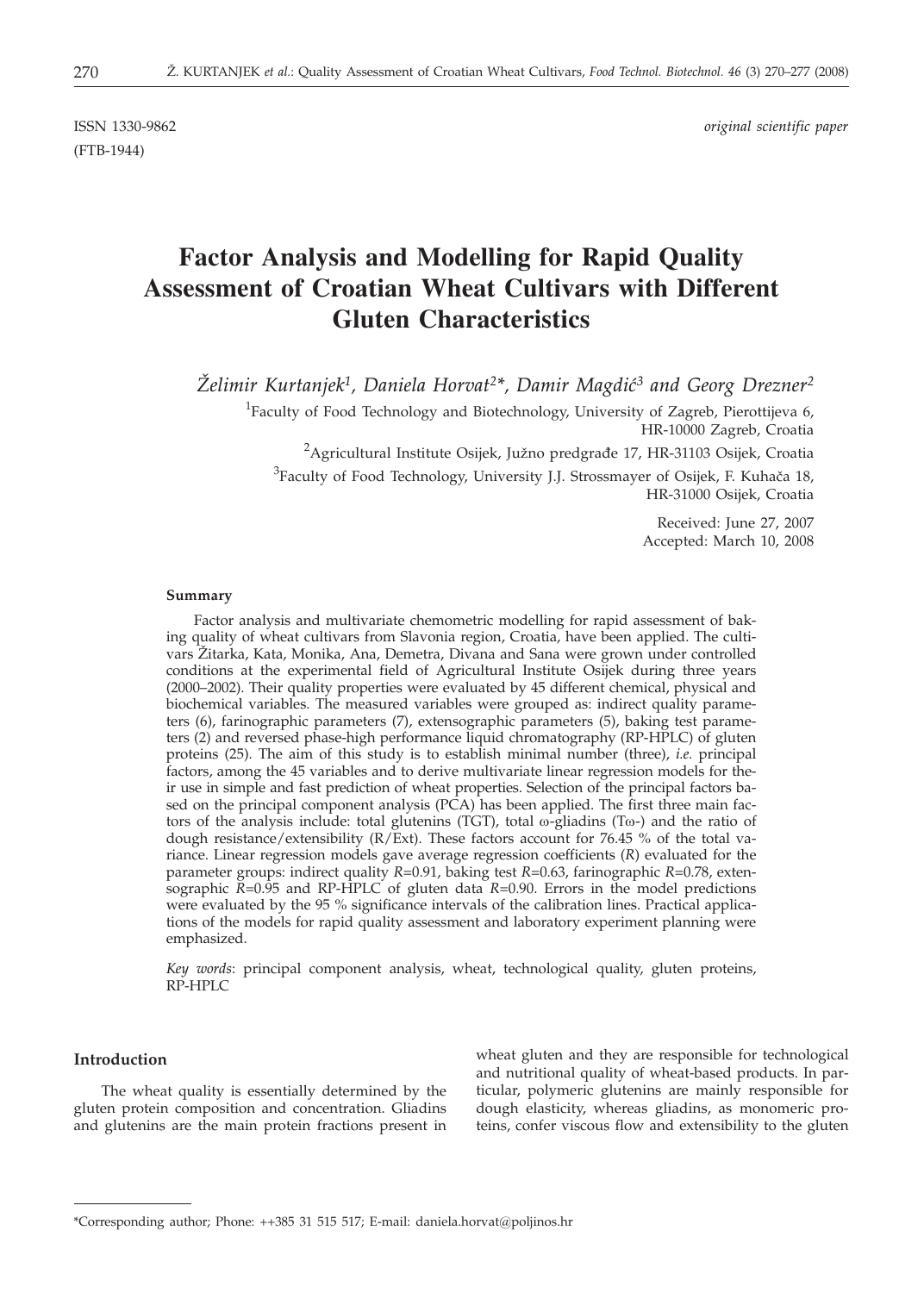complex (*1–7*). The specific composition of wheat grain proteins and the ratios of particular gluten groups are genetically determined, while the environment influences protein concentration, amount of different gluten groups and size distribution of polymeric proteins (*8–12*).

A better understanding of the biochemical background on a protein level for the wheat quality variation determined by genotype and environment is very important, therefore wheat breeders of the Agricultural Institute Osijek have given emphasis on creating bread- -making cultivars with higher gluten strength and with quality stability in different cultivation years and locations (*13*).

The aim of this study is to investigate functional relationship among wheat technological properties and quantity of gluten proteins of Croatian wheat cultivars with different gluten characteristics by multivariate statistical models based on principal component analysis (PCA).

## **Materials and Methods**

## *Wheat samples*

The pre-basic seed of winter wheat cultivars grown during the three-year period (2000–2002) at the experimental field of the Agricultural Institute Osijek at Osijek location was analyzed. Studied cultivars Žitarka, Kata, Monika, Ana and Demetra were created at the Agricultural Institute Osijek, Croatia. Cultivar Sana was developed by the Zagreb Bc Institute for Breeding and Production of Field Crops, Zagreb, Croatia and Divana by the Jošt-Seed, Križevci, Croatia.

## *Wheat and flour quality assessments*

The crude protein content of sample grains was determined on a dry mass basis by near-infrared transmission (NIT) spectroscopy (Infratec 1241, Foss Tecator, Sweden). Zeleny sedimentation value was determined according to the International Associations for Cereal Science and Technology (ICC) Standard No. 116/1 (*14*) and Hagberg falling number according to the ICC Standard No. 107/1 (*15*). Gluten strength of flour (ash content 0.55 %, Brabender Quadrumat Sr. Mill, Germany) was measured by Gluten Index Method (ICC Standard No. 155) (*16*) on a Glutomatic 2200 (Perten Instruments, Sweden) and by determining dough rheological properties on a Brabender farinograph (ICC Standard No. 115/1) (*17*) and extensograph (ICC Standard No. 114/1) (*18*). Baking test was done according to the ICC Standard No. 131 (*19*).

# *RP-HPLC analysis of gluten proteins*

Gluten proteins were analyzed by using reversed phase-high performance liquid chromatography (RP- -HPLC) system (Integral 4000, PerkinElmer, USA), following the quantitative extraction procedure of Wieser *et al.* (*20*). The gluten proteins as well as crude protein content were analyzed in grain samples. For the quantification of wheat proteins, whole meal flour (100 mg) was extracted stepwise with 0.4 M NaCl (albumins and globulins), 50 % 1-PrOH (gliadins) and 50 % 1-PrOH+2 M urea+0.05 M of Tris-HCl (pH=7.5)+1 % DTT (glutenins). The separation of gluten components was carried out on Supelcosil LC 318 column (25×0.46 cm) at 50 °C. A linear elution gradient (0 min 28 % ACN/0.1 % TFA, 30 min 56 % ACN/0.1 % TFA) was applied to separate gliadin and glutenin components. Eluted proteins were monitored at 210 nm. Gluten proteins were eluted according to different surface hydrophobicity in the series ω5-, ω1,2-,  $\alpha$ - and γ-gliadins (gliadin extract) and ωb--gliadins, high-molecular-mass glutenin subunits (HMM- -GS) and low-molecular-mass glutenin subunits (LMM- -GS) (glutenin extract) (*14*). The repeatability of the extraction procedure and RP-HPLC analysis was within ±5 %, except for the minor  $\omega$ -gliadins. The areas under the RP-HPLC chromatograms, expressed as arbitrary units (AU), were calculated per milligram of flour and used as a direct measure for the amount of particular fraction of wheat proteins. Proportions (%) of protein fractions were calculated using the total protein area under chromatographic curves of albumins and globulins, gliadins and glutenins.

#### *Multivariate chemometric analysis*

The data matrix X with the dimension of 21 rows corresponding to 7 wheat cultivars and 3 years of production, and 45 columns corresponding to individual experimentally determined parameters was analyzed. The columns of the X matrix were structured in the following order: genotype (cultivar index), year of production, indirect quality parameters, farinographic and extensographic properties, baking parameters and RP-HPLC data. The groups of the experimental parameters with corresponding measurement units are listed in Tables 1–3. Each parameter was associated with a corresponding index, ranging from 1 to 45. The indices were used for graphic presentation of the variable projections as the loadings into the space of principal components.

Together with the original data matrix X, which contains average values of 2 parallel experiments for each parameter, a double sized matrix of dimension 42×45 was also analysed, including each of the two parallel experimental data for validation of the model predictions based on average values.

For statistical analysis, the original data matrix X was transformed by autoscaling process into the new data matrix with zero average and normalized standard deviation for each parameter.

## **Results and Discussion**

Chemical, physical and biochemical properties of gluten are known to be strongly correlated. However, theoretical nature of the interrelationships is unknown, but their quantitative relationships can be deduced in form of linear and nonlinear statistical models. Degree of linear relationships between samples (cultivars) and variables (quality properties) is investigated by their covariance matrix. The resulting covariance matrix has 45×45 partial correlation coefficients and for the purpose of analysis and modelling, it is decomposed into the space of principal, *i.e.* statistically significant components.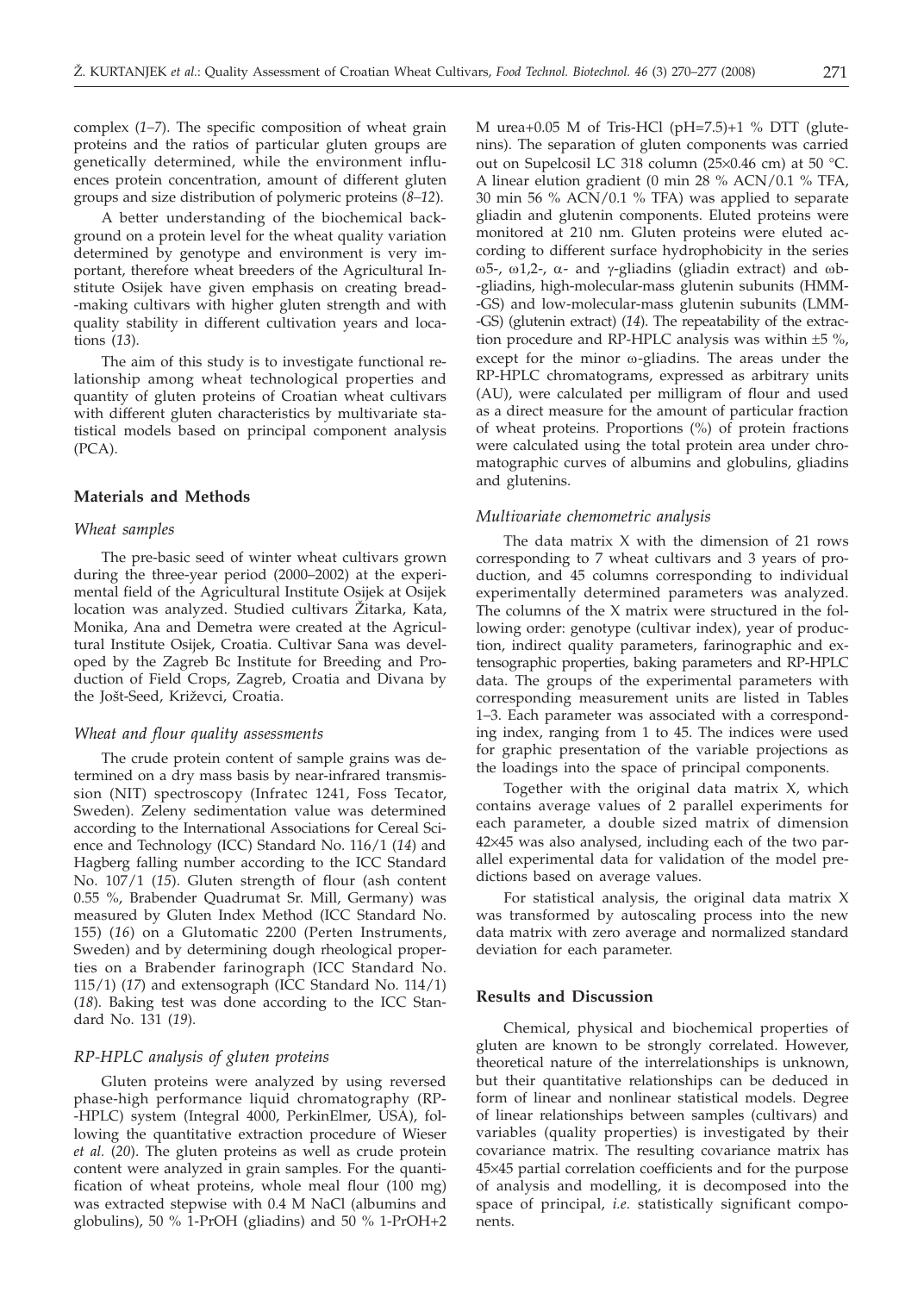| Indirect quality<br>parameters | Variable                           | Ν   | Baking<br>results | Variable                     | Ν |
|--------------------------------|------------------------------------|-----|-------------------|------------------------------|---|
| Year 2000-2002                 | Year                               |     | V                 | Bread volume/cm <sup>3</sup> |   |
| р                              | Protein on dry mass basis/%        | ∍   |                   | Ratio of hight/              |   |
| <b>SED</b>                     | Sedimentation value/ $\text{cm}^3$ | h/d |                   | diameter of loaf             | 8 |
| WG                             | Wet gluten/ $\%$                   |     |                   |                              |   |
| GI                             | Gluten index                       |     |                   |                              |   |
| FN                             | Falling number/s                   | h   |                   |                              |   |

Table 1. Indirect quality parameters and baking test results with abbreviated names and the corresponding indices (*N*)

Table 2. Farinographic and extensographic properties with abbreviated names and the corresponding indices (*N*)

| Farinographic<br>properties | Variable                        | N  | Extensographic<br>properties | Variable                                     | N  |
|-----------------------------|---------------------------------|----|------------------------------|----------------------------------------------|----|
| <b>WA</b>                   | Water absorption/%              | 9  | E                            | Dough energy/ $cm2$                          | 16 |
| <b>DDT</b>                  | Dough development<br>time/min   | 10 | R                            | Dough resistance after<br>$5 \text{ min/EU}$ | 17 |
| <b>STAB</b>                 | Dough stability/min             | 11 | $R_{\text{max}}$             | Dough resistance at curve<br>maximum/EU      | 18 |
| R                           | Dough resistance/min            | 12 | Ext                          | Dough extensibility/mm                       | 19 |
| <b>DS</b>                   | Dough degree of<br>softening/FU | 13 | R/Ext                        | Ratio of resistance/<br>extensibility        | 20 |
| <b>FON</b>                  | Farinograph quality number      | 14 |                              |                                              |    |
| QG                          | Quality group                   | 15 |                              |                                              |    |

FU=farinographic units, EU=extensographic units

| Table 3. RP-HPLC data with abbreviated names and the corresponding indices $(N)$ |  |  |  |  |  |  |  |  |
|----------------------------------------------------------------------------------|--|--|--|--|--|--|--|--|
|----------------------------------------------------------------------------------|--|--|--|--|--|--|--|--|

|                     | Variable                           | N  |                       | Variable                                               | N  |
|---------------------|------------------------------------|----|-----------------------|--------------------------------------------------------|----|
| <b>TAG</b>          | Total albumins and<br>globulins/AU | 21 | <b>TGT</b>            | Total glutenins/AU                                     | 34 |
| <b>TGLU</b>         | Total gluten/AU                    | 22 | $Tob-$                | Total @b-gliadins/AU                                   | 35 |
| TGLI                | Total gliadins/AU                  | 23 | $w(\omega b$ - $)/\%$ | Fraction of $\omega$ b-gliadins                        | 36 |
| $T\omega$ 5-        | Total @5-gliadins/AU               | 24 | <b>THMM</b>           | Total HMM/AU                                           | 37 |
| $w(\omega 5-)$ /%   | Fraction of $\omega$ 5-gliadins    | 25 | $w(HMM)/\%$           | Fraction of HMM                                        | 38 |
| $T\omega$ 1,2-      | Total @1,2-gliadins/AU             | 26 | <b>TLMM</b>           | Total LMM/AU                                           | 39 |
| $w(\omega 1,2-)$ /% | Fraction of $\omega$ 1,2-gliadins  | 27 | $w(LMM)/\%$           | Fraction of LMM                                        | 40 |
| $T\omega$ -         | Total of all $\omega$ -gliadins/AU | 28 | GLI/GLU               | Ratio of gliadins/glutenins                            | 41 |
| $w(\omega$ - $)/\%$ | Fraction of all $\omega$ -gliadins | 29 | $w(\text{AG})/\%$     | Fraction of albumins and<br>globulins in total protein | 42 |
| $T\alpha$ -         | Total $\alpha$ -gliadins/AU        | 30 | $w(GLU)/\%$           | Fraction of gluten in total protein                    | 43 |
| $w(\alpha$ - $)/\%$ | Fraction of $\alpha$ -gliadins     | 31 | $w(GLI)/\%$           | Fraction of gliadins in<br>total protein               | 44 |
| $T_{\gamma^-}$      | Total $\gamma$ -gliadins/AU        | 32 | $w(GT)/\%$            | Fraction of glutenins in<br>total protein              | 45 |
| $w(\gamma$ - $)/\%$ | Fraction of $\gamma$ -gliadins     | 33 |                       |                                                        |    |

AU=arbitrary units

The principal components are determined by the singular value decomposition of the covariance matrix XTX with the dimension of 45×45 of the autoscaled data. The numerical procedure provided by STATISTICA (*21*) software was applied. The total variability of the samples is decomposed into the decreasing order of the variances of the sample projections into subspaces of the principal components. The result of decomposition is

graphically depicted in the form of a scree plot presented in Fig. 1. The scree curve can be approximated with two tangent lines, drawn from the origin and end points. The lines intersect at the knee point which indicates the breaking point between the deterministic and random dispersion of all data given in X matrix. From the position of the knee point of the scree plot it can be concluded that the deterministic dispersion of the data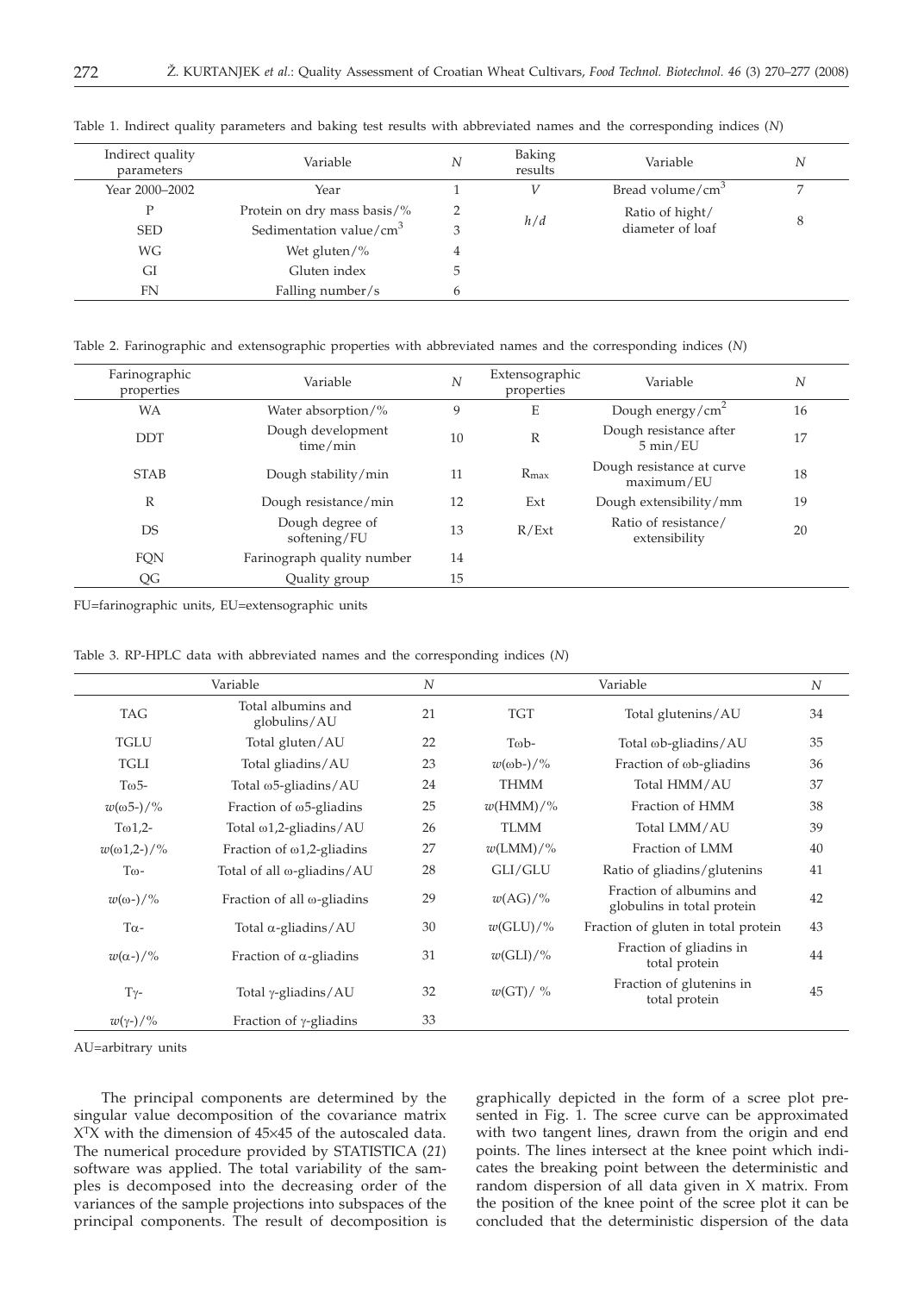

**Fig. 1.** Contributions of the total variance accounted by the principal components

can be explained by the first 3 or 4 components, while the rest of the data dispersion could be considered as random.

The first four principal components account correspondingly for the following percentage of the total variance: 43.47, 22.18, 10.80 and 6.23 %, or the cumulative effect of the first three components is 76.45 % and the first four components account for 82.68 %.

In Figs. 2a–c, bi-plots of the loadings (variable contributions to the principal components) and the scores (cultivar samples) for the first three principal components are presented. The loadings are depicted in the spectral form for the individual property group (indirect quality, farinographic and extensographic, baking and RP-HPLC). Each property is indexed and the loading spectra are represented as a continuous curve obtained by interpolation over the set if indices from *N*=1–45 correspond to each measured variable as listed in Tables 1–3. The scores are also denoted for each cultivar and are grouped correspondingly to their year of production (2000–2002).

Clustering of the scores (cultivars) is depicted in Fig. 3 in a two-dimensional plane of the first two principal components. Clustering of the scores (wheat cultivars) can be interpreted as an indication of similarity between interrelated chemical, physical and biochemical gluten properties of cultivars and effects of different atmospheric conditions during three consecutive years of production.

## *Factor analysis*

Principal factors were determined as the variables with the highest projection scores on the principal components (Table 4). The data matrix of average values for 21 samples (cultivars and harvests) for all 45 variables was analysed by the cluster analysis. Clusters with Euclidean non-weighted distances were applied. The clusters with the indication of the principal factors are presented in Fig. 4. It can be observed that the dominant clusters are defined by the RP-HPLC data, while the least pronounced cluster corresponds to the indirect quality and baking test parameters. The first two princi-



**Fig. 2.** Bi-plots of the loadings and scores on the principal components: a) bi-plot on the first principle component PC 1 accounting for 43.47 % of the total variance; b) bi-plot on the second principle component PC 2 accounting for 22.18 % of the total variance; c) bi-plot on the third principle component PC 3 accounting for 10.8 % of the total variance

Loadings of the variables are grouped and represented as follows: indirect quality and baking parameters  $(-\cdot)$  with corresponding indices 1–8, farinographic and extensographic properties  $(--)$  with indices  $9-20$ , RP-HPLC data  $(-)$  with indices from 21–45

Scores of the wheat cultivars are marked with letters  $(Z - \check{Z})$  tarka, K – Kata, M – Monika, A – Ana, D – Demetra, V – Divna, S  $-$  Sana) and the harvest years are marked as follows:  $($   $\blacksquare$ ) 2000,  $(4)$  2001,  $(4)$  2002

pal factors are associated with RP-HPLC clusters, while the third factor belongs to the cluster associated with extensographic properties. The selected principal factors are: total glutenins (TGT), total  $\omega$ -gliadins (T $\omega$ -) and the ratio between dough resistance and extensibility (R/Ext). It can be observed from Fig. 4 that the principal factors correspond to the main clusters. Chemometric analysis has revealed very strong functional relationship between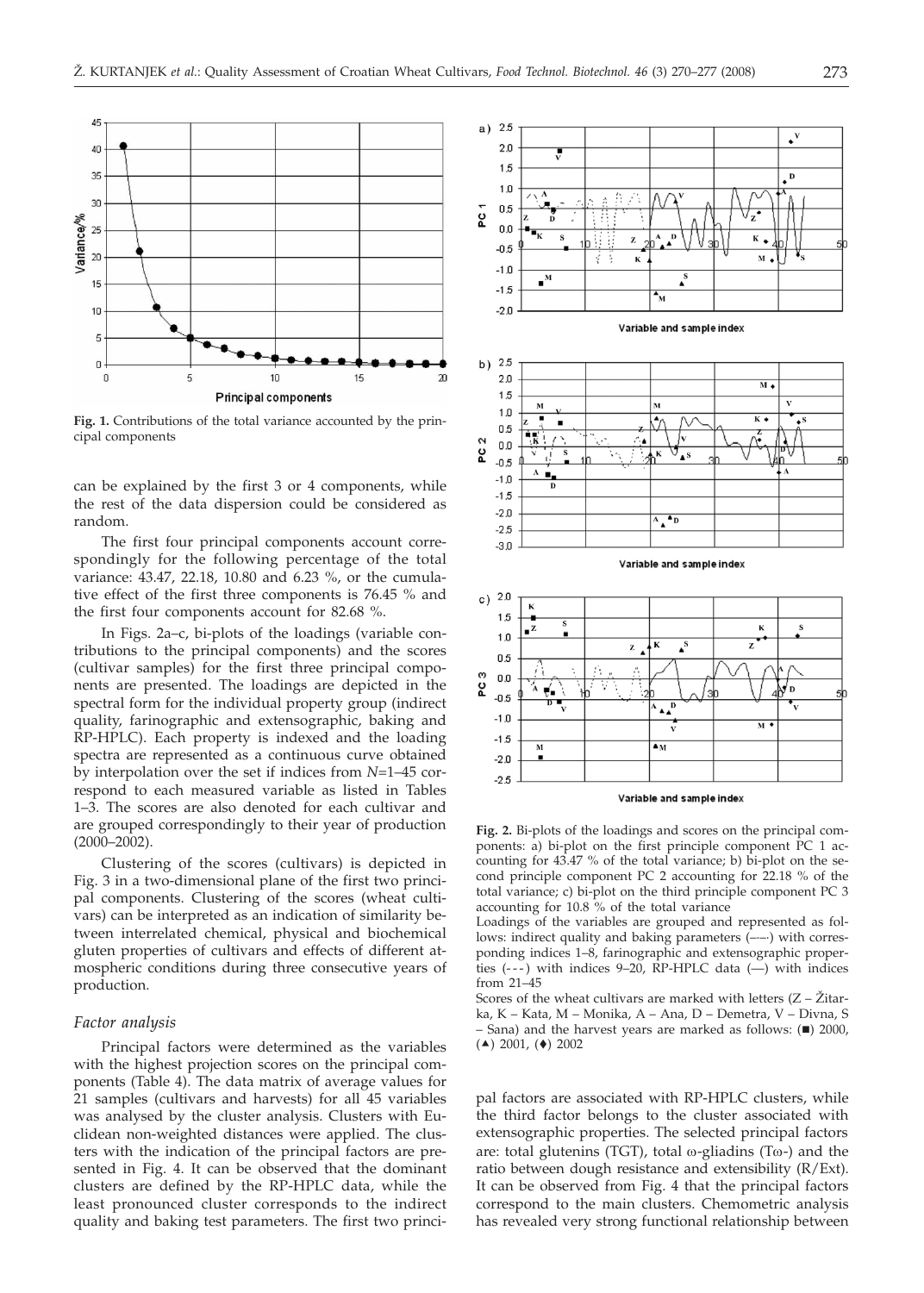

**Fig. 3.** Scores of the wheat cultivars projected onto the plane of the first and second principal components. The cultivars are marked with letters  $(Z - \check{Z}i)$ tarka,  $\overline{K}$  – Kata, M – Monika, A – Ana, D – Demetra, V – Divna, S – Sana) and the harvest years are marked with numbers (0 for 2000, 1 for 2001 and 2 for 2002)

Table 4. Projections of the first three principal factors (TGT, T $\omega$ -, R/Ext) on the first three principal components (PC 1–3)

| Factors                                 | PC 1    | PC <sub>2</sub> | PC 3       |
|-----------------------------------------|---------|-----------------|------------|
| TGT (34)                                | 0.97738 |                 |            |
| T <sub><math>\omega</math></sub> - (28) |         | 0.864972        |            |
| R/Ext(20)                               |         |                 | $-0.61087$ |
| Variance/%                              | 43.47   | 22.18           | 10.80      |



**Fig. 4.** Cluster analysis of all the set of 45 experimental variables. The positions of the principal factors  $F_1$ ,  $F_2$  and  $F_3$  are denoted with arrows

gluten protein fractions, wheat and baking quality, which was in accordance with our previous findings (*22*).

#### *Regression models*

Based on the principal factors, linear multivariate regression models were determined for all measured variables. The models are given by the common linear multivariate form:

$$
y_i = b_0 + b_1 \cdot (R/Ext) + b_2 \cdot (TGT) + b_3 \cdot (T\omega -); i = 1, 2, \ldots 45
$$
 / 1/

where  $y_i$  are measured variables,  $b_k$  (k=0, 1, 2, 3) are the model parameters, and index i denotes 42 ordered models, excluding the 3 main factors, which are given in accordance with the property indexing listed in Tables 1–3.

The model was evaluated in the scaled form in which each variable was transformed into a new set of standard and dimensionless variables (zero mean, and standard deviation equal to one) by the following relations:

$$
z_{i} = \frac{y_{i} - y_{i}}{\sigma(y_{i})}; \quad u = \frac{R/Ext - R/Ext}{\sigma(R/Ext)};
$$
  

$$
v = \frac{TGT - TGT}{\sigma(TGT)}; \quad t = \frac{T\omega - T\omega}{\sigma(T\omega)}
$$
 (2)

The autoscaled model was given by:

$$
z_i = \beta_1 \cdot u + \beta_2 \cdot v + \beta_3 \cdot t \tag{3/}
$$

The model parameters  $\beta_i$  were estimated by minimization of the unweighed sum of error squares by the least square (LS) method (*21*). Accuracies of the model predictions were evaluated by the multiple regression coefficients *R* and the corresponding relative standard errors  $\delta$ . The model parameters, correlations and errors are given in Tables 5a–e. The average correlation *R*=0.92 and relative standard error  $\delta = 7.9$  % were obtained for the indirect quality parameters. The exception was the falling number, for which the model was inadequate. The lowest correlation  $R=0.63$  and error  $\delta=8.2$  % were obtained for the baking test data. The models were also adequate for the group of farinographic properties, with the average correlation of  $R=0.80$  and error  $\delta=8$  %, with

Table 5. Models of the properties based on the three principal factors: TGT, T<sub>0</sub>- and R/Ext ratio. Evaluation of the models is given by standard errors of the corresponding parameters e, multiple regression coefficients  $R$  and relative standard error  $\delta$ for the property prediction. Statistically significant model parameters at the level of significance 0.05 are given in bold

Table 5a. Models of indirect quality parameters based on the three principal factors

|            |              |              | Indirect quality parameters |        |             |
|------------|--------------|--------------|-----------------------------|--------|-------------|
| Variable   | R/Ext        | TGT          | Tω                          |        |             |
|            | $\beta_1$    | $\beta_2$    | $\beta_3$                   | R      | $\delta$ /% |
|            | $e(\beta_1)$ | $e(\beta_2)$ | $e(\beta_3)$                |        |             |
| P          | $-0.0779$    | 0.3855       | 0.6919                      | 0.9230 | 4.1         |
|            | 0.1005       | 0.1056       | 0.0993                      |        |             |
| <b>SED</b> | 0.3895       | $-0.0441$    | 0.8426                      | 0.8690 | 9.6         |
|            | 0.1290       | 0.1356       | 0.1274                      |        |             |
| WG         | $-0.6124$    | 0.1746       | 0.4958                      | 0.9364 | 6.5         |
|            | 0.0915       | 0.0962       | 0.0904                      |        |             |
| GI         | 0.7454       | $-0.1578$    | 0.6160                      | 0.9202 | 7.4         |
|            | 0.1021       | 0.1073       | 0.1009                      |        |             |
| FN         | 0.1068       | 0.2062       | 0.2717                      | 0.3754 | 11.0        |
|            | 0.2418       | 0.2541       | 0.2389                      |        |             |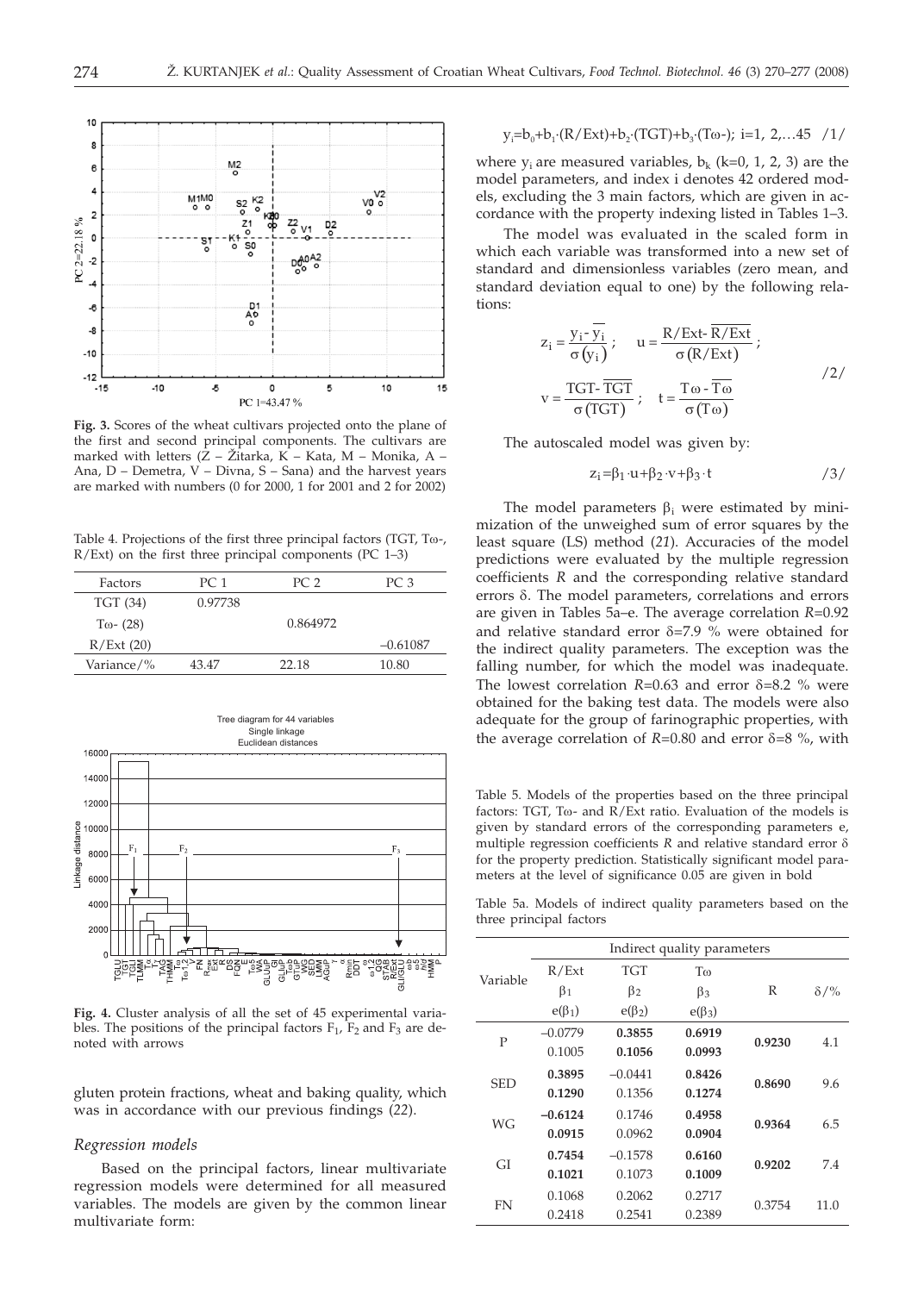Table 5b. Models of baking test results based on the principal factors

Table 5e. Models of RP-HPLC results based on the principal factors

|          |              |              | Baking test  |        |             |
|----------|--------------|--------------|--------------|--------|-------------|
| Variable | R/Ext        | TGT          | Tω           |        |             |
|          | $\beta_1$    | $\beta_2$    | $\beta_3$    | R      | $\delta$ /% |
|          | $e(\beta_1)$ | $e(\beta_2)$ | $e(\beta_3)$ |        |             |
| V        | $-0.0362$    | 0.1625       | 0.5670       |        |             |
|          | 0.1983       | 0.2085       | 0.1960       | 0.6494 | 9.2         |
| h/d      | 0.2889       | 0.1857       | 0.5388       |        |             |
|          | 0.2035       | 0.2140       | 0.2011       | 0.6253 | 7.4         |

Table 5c. Models of farinographic properties based on the principal factors

|             |                           | Farinographic properties |                           |        |             |
|-------------|---------------------------|--------------------------|---------------------------|--------|-------------|
| Variable    | R/Ext                     | TGT                      | $T\omega$                 |        |             |
|             | $\beta_1$<br>$e(\beta_1)$ | β2<br>$e(\beta_2)$       | $\beta_3$<br>$e(\beta_3)$ | R      | $\delta$ /% |
| <b>WA</b>   | $-0.5426$<br>0.2050       | 0.0336<br>0.2155         | 0.1955<br>0.2025          | 0.6185 | 2.9         |
| <b>DDT</b>  | $-0.0639$<br>0.1689       | 0.2292<br>0.1776         | 0.6347<br>0.1669          | 0.7619 | 14.0        |
| <b>STAB</b> | 0.2608<br>0.2127          | 0.4296<br>0.2236         | 0.3125<br>0.2102          | 0.5787 | 37.0        |
| R           | $-0.0178$<br>0.1726       | 0.2530<br>0.1815         | 0.6204<br>0.1706          | 0.7496 | 1.4         |
| DS          | $-0.4625$<br>0.1176       | $-0.1411$<br>0.1237      | $-0.8014$<br>0.1162       | 0.8925 | 11.0        |
| FON         | 0.1232<br>0.2768          | 0.1610<br>0.1692         | 0.6716<br>0.1590          | 0.7869 | 18.0        |
| OG          | $-0.0782$<br>0.1402       | $-0.2553$<br>0.1474      | $-0.7375$<br>0.1385       | 0.8432 | 0.9         |

Table 5d. Models of extensographic properties based on the principal factors

|                  |              |              | Extensographic properties |        |             |
|------------------|--------------|--------------|---------------------------|--------|-------------|
| Variable         | R/Ext        | TGT          | Tω                        |        |             |
|                  | $\beta_1$    | $\beta_2$    | $\beta_3$                 | R      | $\delta$ /% |
|                  | $e(\beta_1)$ | $e(\beta_2)$ | $e(\beta_3)$              |        |             |
| E                | 0.5632       | 0.1112       | 0.8343                    |        |             |
|                  | 0.0802       | 0.0843       | 0.0792                    | 0.9515 | 10.0        |
| R                | 0.9378       | $-0.0190$    | 0.4009                    |        |             |
|                  | 0.0644       | 0.0677       | 0.0636                    | 0.9690 | 7.1         |
|                  | 0.8205       | 0.0706       | 0.6439                    |        |             |
| $R_{\text{max}}$ | 0.0705       | 0.0742       | 0.0697                    | 0.9627 | 9.1         |
|                  | $-0.2302$    | 0.0117       | 0.8686                    |        |             |
| Ext              | 0.0922       | 0.0969       | 0.0912                    | 0.9353 | 9.5         |

|                       |              |              | RP-HPLC data |        |             |
|-----------------------|--------------|--------------|--------------|--------|-------------|
| Variable              | R/Ext        | <b>TGT</b>   | $T\omega$    |        |             |
|                       | $\beta_1$    | $\beta_2$    | $\beta_3$    | R      | $\delta$ /% |
|                       | $e(\beta_1)$ | $e(\beta_2)$ | $e(\beta_3)$ |        |             |
|                       | $-0.1168$    | 0.8451       | $-0.2092$    |        |             |
| <b>TAG</b>            | 0.1387       | 0.1458       | 0.1370       | 0.8470 | 9.1         |
| <b>TGLU</b>           | $-0.1651$    | 0.2549       | 0.8194       |        |             |
|                       | 0.0408       | 0.0428       | 0.0403       | 0.9876 | 2.7         |
| TGLI                  | $-0.3559$    | 0.5501       | 0.3700       | 0.9413 | 5.1         |
|                       | 0.0880       | 0.0925       | 0.0869       |        |             |
| $T\omega$ 5-          | $-0.0980$    | $-0.2198$    | 0.9148       | 0.8769 | 8.7         |
|                       | 0.1253       | 0.1318       | 0.1239       |        |             |
| $w(\omega 5-)$ /%     | $-0.0954$    | $-0.4572$    | 0.8486       | 0.8710 | 10.9        |
|                       | 0.1504       | 0.1581       | 0.1487       |        |             |
| $T\omega$ 1,2-        | 0.0295       | 1.0583       | $-0.2753$    | 0.9890 | 2.5         |
|                       | 0.0377       | 0.0396       | 0.0373       |        |             |
| $w(\omega 1,2-)$ /%   | 0.1379       | 0.9197       | $-0.7704$    | 0.4950 | 8.4         |
|                       | 0.0751       | 0.0789       | 0.0742       |        |             |
| $w(\omega$ - $)/\%$   | 0.1408       | 0.9971       | $-0.6843$    | 0.9725 | 1.7         |
|                       | 0.0607       | 0.0639       | 0.0600       |        |             |
| $T\alpha$ -           | $-0.2016$    | 0.4799       | 0.5239       | 0.9041 | 3.8         |
|                       | 0.1114       | 0.1172       | 0.1101       |        |             |
| $w(\alpha$ -)/%       | $-0.1951$    | 0.3954       | $-0.0198$    | 0.4950 | 6.4         |
|                       | 0.2266       | 0.2382       | 0.2240       |        |             |
| $T_{\gamma^-}$        | $-0.5399$    | 0.1669       | 0.0650       | 0.6383 | 8.9         |
|                       | 0.2008       | 0.2111       | 0.1984       |        |             |
| $w(\gamma$ - $)/\%$   | $-0.3722$    | $-0.1927$    | $-0.5978$    | 0.7023 | 7.9         |
|                       | 0.1857       | 0.1952       | 0.1835       |        |             |
| $Tωb-$                | 0.0041       | 0.0198       | 0.6405       | 0.6468 | 16.5        |
|                       | 0.1989       | 0.2091       | 0.1965       |        |             |
|                       | 0.1321       | $-0.2849$    | 0.3908       | 0.4343 | 14.3        |
| $w(\omega b$ - $)/\%$ | 0.2349       | 0.2470       | 0.2322       |        |             |
| THMM                  | 0.1849       | 0.3571       | 0.8139       | 0.9635 | 6.8         |
|                       | 0.0698       | 0.0734       | 0.0690       |        |             |
| $w(HMM)/\%$           | 0.5126       | 0.2452       | 0.7100       | 0.8639 | 9.8         |
|                       | 0.1313       | 0.1381       | 0.1298       |        |             |
| TLMM                  | $-0.0899$    | $-0.1743$    | 1.0261       | 0.9928 | 2.5         |
|                       | 0.0312       | 0.0328       | 0.0308       |        |             |
| $w(LMM)/\%$           | 0.0462       | $-0.7256$    | 0.9141       | 0.9633 | 3.4         |
|                       | 0.0699       | 0.0735       | 0.0692       |        |             |
| GLI/GLU               | $-0.2616$    | 0.5255       | $-0.9262$    | 0.9506 | 5.0         |
|                       | 0.0809       | 0.0851       | 0.0799       |        |             |
| $w(\text{AG})/\%$     | 0.0837       | 0.4937       | $-0.9322$    |        | 5.5         |
|                       | 0.1164       | 0.1224       | 0.1151       | 0.8949 |             |
| $w(GLI)/\%$           | $-0.4522$    | 0.3797       | $-0.7807$    | 0.8837 | 2.3         |
|                       | 0.1221       | 0.1283       | 0.1206       |        |             |
| $w(GT)/\%$            | 0.2144       | $-0.4998$    | 0.9809       |        | 2.8         |
|                       | 0.0619       | 0.0650       | 0.0611       | 0.9714 |             |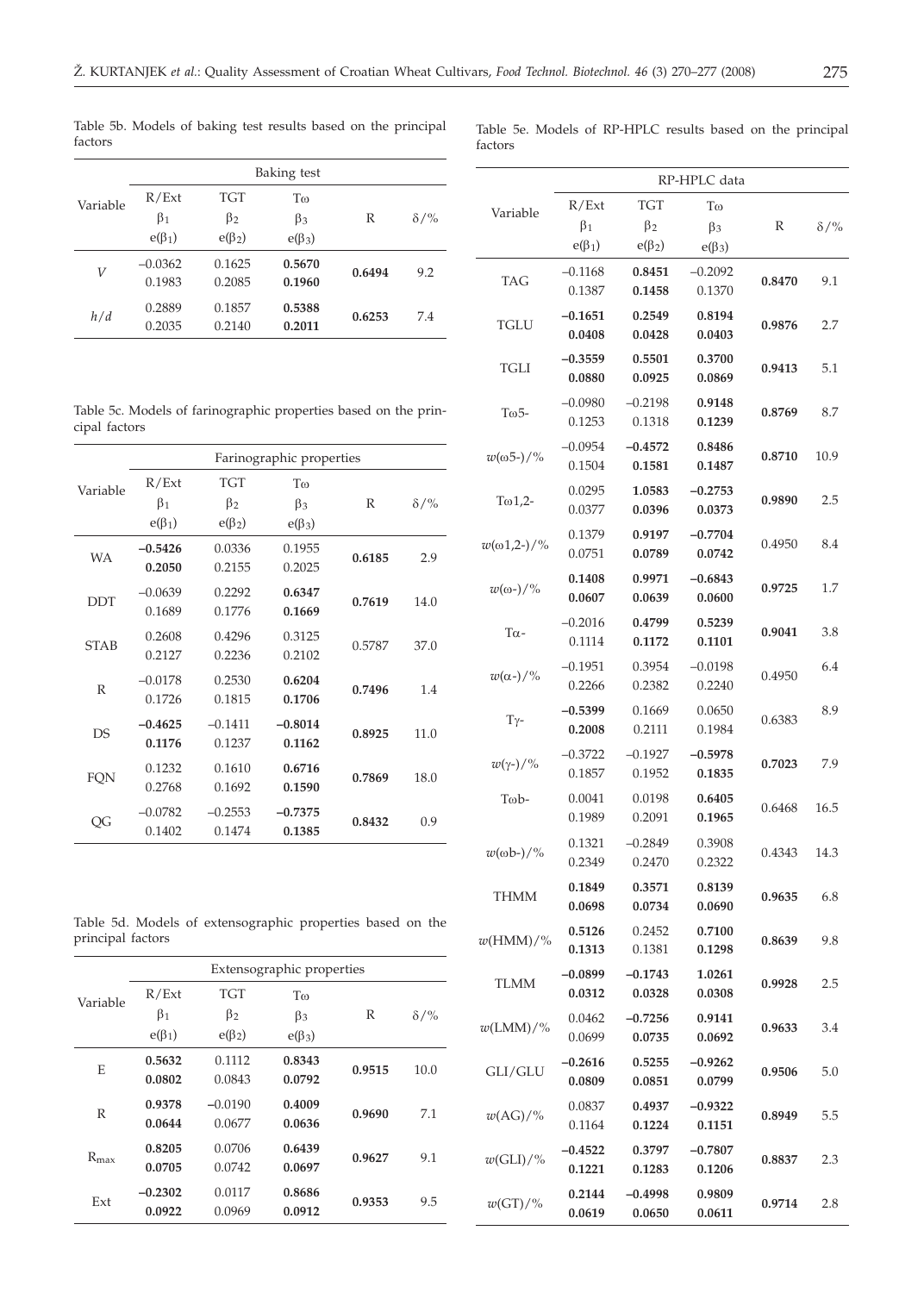the exception of the dough stability for which the model was not applicable ( $\delta$ =35 %). The best model predictions were determined for the groups of extensographic and RP-HPLC gluten properties. The correlations were about  $R=0.90$  and relative standard errors  $\delta=8.3$  %. The models were inadequate for estimation of fractions of  $\alpha$ -gliadins and  $\omega$ b-gliadins.

To illustrate the obtained models, a model for protein content (P) with 95 % significance intervals around the calibration line is presented in Fig. 5. Measured and predicted protein content values for all cultivars in the



**Fig. 5.** Predicted *vs*. measured values of protein content (P)

period of three years of production are shown. As expected, the models show less accuracy at the extreme values, minimal and maximal protein content and most of the predicted data are in the range of average values and within the confidence boundaries. These are the same general features that have been observed in most models for other properties. The exceptions are the cases of inappropriate models for indirect quality parameter FN (falling number), farinographic property STAB (dough stability) and fraction of  $\alpha$ -gliadins.

## **Conclusions**

In conclusion, application of the principal components resulted in linear mathematical models with 3 principal factors by which a very effective reduction in the number of measured variables was achieved. The models proved to be applicable for 7 Croatian wheat cultivars in 3 years of production under significantly different climate conditions. The model prediction errors for the wide range of physical, chemical and quality properties were at the level of 8 %. The presented methodology of principal component analysis accompanied by the graphical presentation of bi-plots and regression models, based on the three principals, provides several important advantages over classical methods. The most important advantage is the possibility to provide scenarios for fingerprinting patterns of cultivar (genomic) potentials and technological quality properties. Fast screening by the three principal factors greatly reduces load on laboratory work, since most of the properties can be pre-

dicted by the developed models at acceptable level of error instead of being measured. Furthermore, the graphic presentation by bi-plots provides intuitive and quantitative classification of multidimensional data, which greatly enhances ability to understand data patterns of cultivar (genomic) potentials under various agrotechnical treatments and meteorological conditions.

#### **References**

- 1. Z. Jurković, R. Sudar, G. Drezner, D. Horvat, The HMW glutenin subunit composition of OS wheat cultivars and their relationship with bread-making quality, *Cereal Res. Commun. 28* (2000) 271–277.
- *2.* S. Uthayakumaran, F.L. Stoddard, P.W. Gras, F. Bekes, Effect of incorporated glutenins on functional properties of wheat dough, *Cereal Chem. 77* (2000) 737–743.
- *3.* S. Jood, J.D. Schofield, A.A. Tsiami, S. Bollecker, Effect of glutenin subfractions on bread-making quality of wheat, *Int. J. Food Sci. Technol. 36* (2001) 573–584.
- *4.* E. Johansson, H. Nillson, H. Mazhar, J. Skerritt, F. MacRitchie, G. Svensson, Seasonal effects on storage proteins and gluten strength in four Swedish wheat cultivars, *J. Sci. Food Agric. 82* (2002) 1305–1311.
- *5.* H. Goesaert, K. Brijs, W.S. Veraverbeke, C.M. Courtin, K. Gebruers, J.A. Delcour, Wheat flour constituents: How they impact bread quality, and how to impact their functionality, *Trends Food Sci. Technol. 16* (2005) 12–30.
- 6. D. Horvat, Z. Jurković, R. Sudar, D. Pavlinić, G. Šimić, The relative amounts of HMW glutenin subunits of OS wheat cultivars in relation to bread-making quality, *Cereal Res. Commun. 30* (2002) 415–422.
- 7. D. Horvat, Z. Jurković, G. Drezner, G. Šimić, D. Novoselović, K. Dvojković, Influence of gluten proteins on technological properties of Croatian wheat cultivars, *Cereal Res. Commun. 34* (2006) 1177–1184.
- *8.* R. Kuktaite, E. Johansson, G. Juodeikiene, Composition and concentration of proteins in Lithuanian wheat cultivars: Relationships with bread-making quality, *Cereal Res. Commun. 28* (2000) 195–202.
- *9.* H. Wieser, R. Kieffer, Correlations of the amount of gluten protein types to the technological properties of wheat flours determined on a micro-scale, *J. Cereal Sci. 34* (2001) 19–27.
- *10.* R. Lásztity, Prediction of wheat quality Succes and doubts, *Periodica Polytechnica Ser. Chem. Eng. 46* (2003) 39–49.
- *11.* E. Johansson, M.L. Prieto-Linde, G. Svensson, Influence of nitrogen application rate and timing on grain protein composition and gluten strength in Swedish wheat cultivars, *J. Plant Nutr. Soil Sci. 167* (2004) 345–350.
- *12.* B. Lagrain, K. Brijs, J.A. Delcour, Impact of redox agents on the physico-chemistry of wheat gluten proteins during hydrothermal treatment, *J. Cereal Sci. 44* (2006) 49–53.
- 13. G. Drezner, K. Dvojković, D. Horvat, D. Novoselović, A. Lalić, D. Babić, J. Kovačević, Grain yield and quality of winter wheat genotypes in different environments, *Cereal Res. Commun. 34* (2006) 457–460.
- *14.* Determination of sedimentation value (ac. to Zeleny) as an approximate measure of baking quality, ICC Standard No. 116/1, International Association for Cereal Science and Technology, Vienna, Austria (1994).
- *15.* Determination of the 'Falling Number' according to Hagberg-Perten as a measure of the degree of alpha-amylase activity in grain and flour, ICC Standard No. 107/1, International Association for Cereal Science and Technology, Vienna, Austria (1995).
- *16.* Determination of wet gluten quantity and quality (Gluten Index ac. to Perten) of whole wheat meal and wheat flour